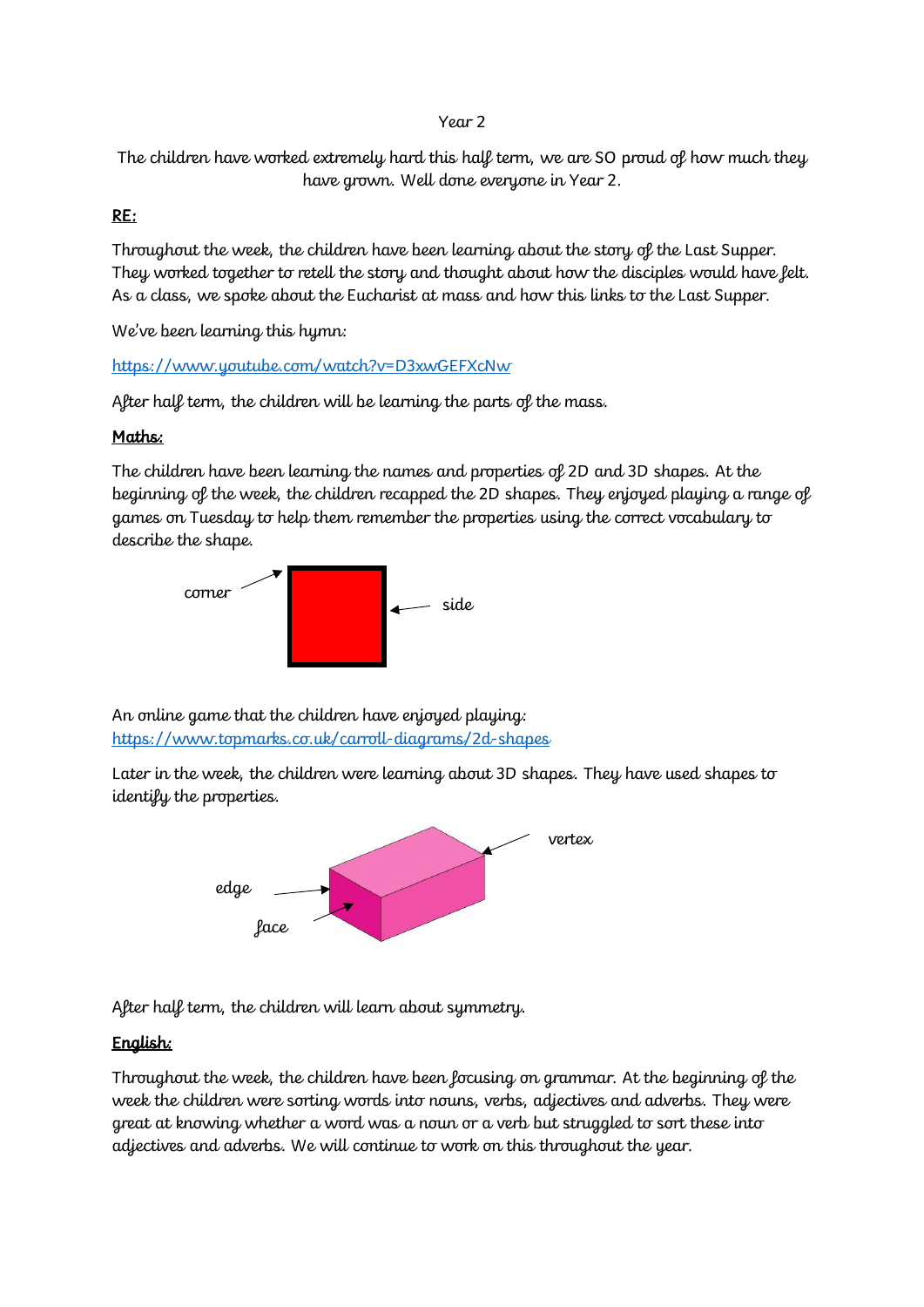On Tuesday, the children became doctors and took part in a contraction-ectomy. They had to turn two words into one contraction using an apostrophe. An apostrophe replaces the missing letters.

# Did not – didn't

Then the children went onto learning about homophones, words that sound the same but have different meanings and are spelt differently.

We will be revisiting these skills throughout their writing, so they can apply what they have learnt.

After half term, the children will be doing non-fiction writing. It might be useful to show a newspaper to your child over half term, so that they can see the purpose and the features.

## Extra information:

- School starts back on Monday 21st February.
- As your child moves through the book schemes the books will be getting longer. Please don't feel you have to finish a book a night, just sign each time you have read. For example:

Kasia's Surprise – up to page 24.

Kasia's Surprise – up to page 46.

• Parents evening will take place on the  $8<sup>th</sup>$  and  $9<sup>th</sup>$  of March. We look forward to seeing you then.

Have a wonderful half term,

Amy and Megan